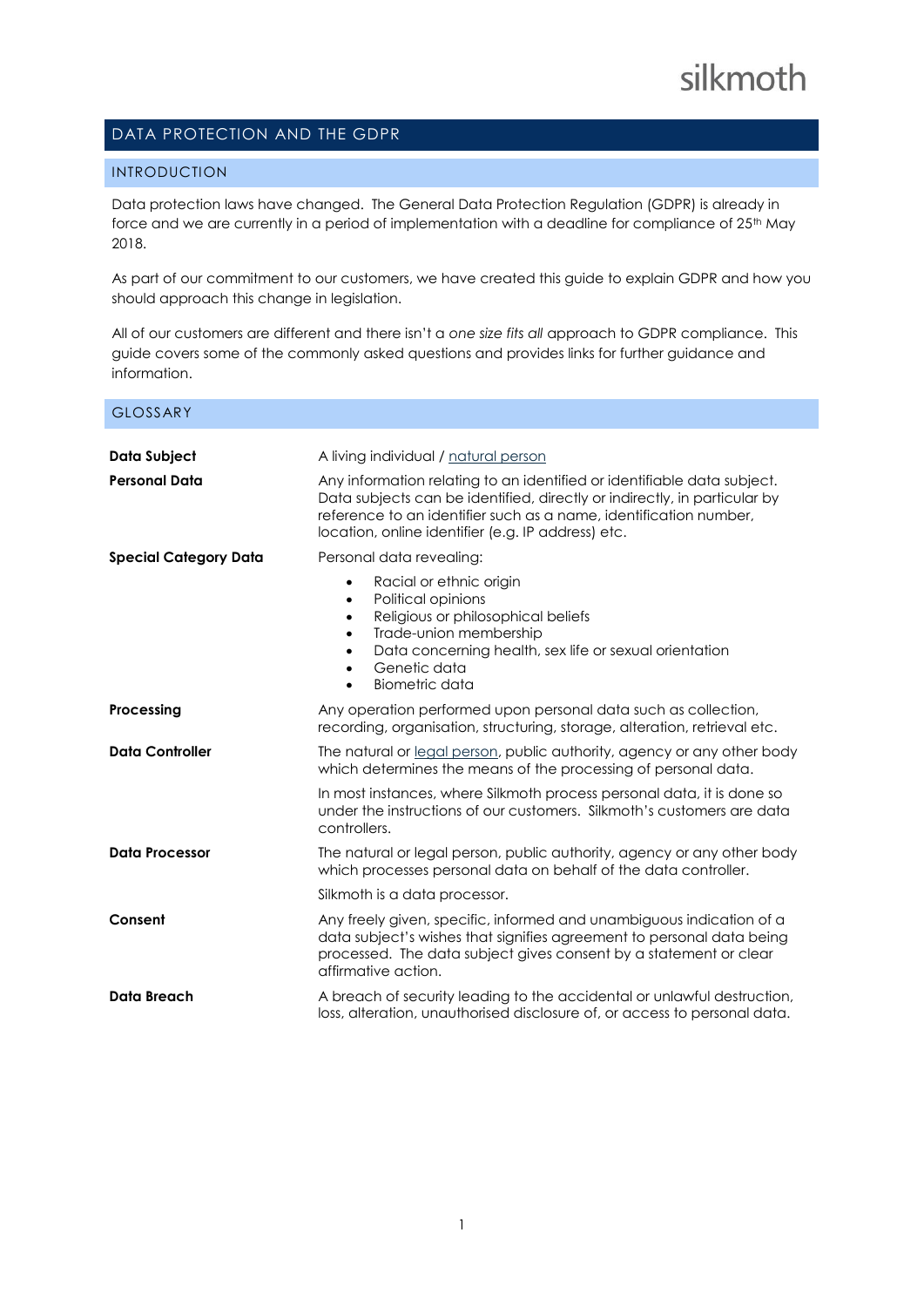# YOUR RESPONSIBILITIES

The GDPR applies to all data controllers and data processors. If you collect any personal data in running your business (which you almost certainly will) then the GDPR applies to you.

#### FAIR, LAWFUL AND TRANSPARENT PROCESSING

Personal data must be processed lawfully, fairly and in a transparent manner in relation to the data subject.

#### PURPOSE

Personal data may only be collected for specified, explicit and legitimate purposes and must not be further processed in a manner that is incompatible with those purposes.

#### MINIMISATION

Personal data must be adequate, relevant and limited to what is necessary in relation to the purposes for which those data are processed.

## ACCURACY

Personal data must be accurate and, where necessary, kept up to date. Every reasonable step must be taken to ensure that personal data that are inaccurate are either erased or rectified without delay.

# RETENTION

Personal data must be kept in a form that permits identification of data subjects for no longer than is necessary for the purposes for which the personal data are processed.

## SECURITY

Personal data must be processed in a manner that ensures appropriate security of those data, including protection against unauthorised or unlawful processing and against accidental loss, destruction or damage, using appropriate technical or organisational measures.

#### **ACCOUNTABILITY**

The controller is responsible for, and must be able to demonstrate compliance.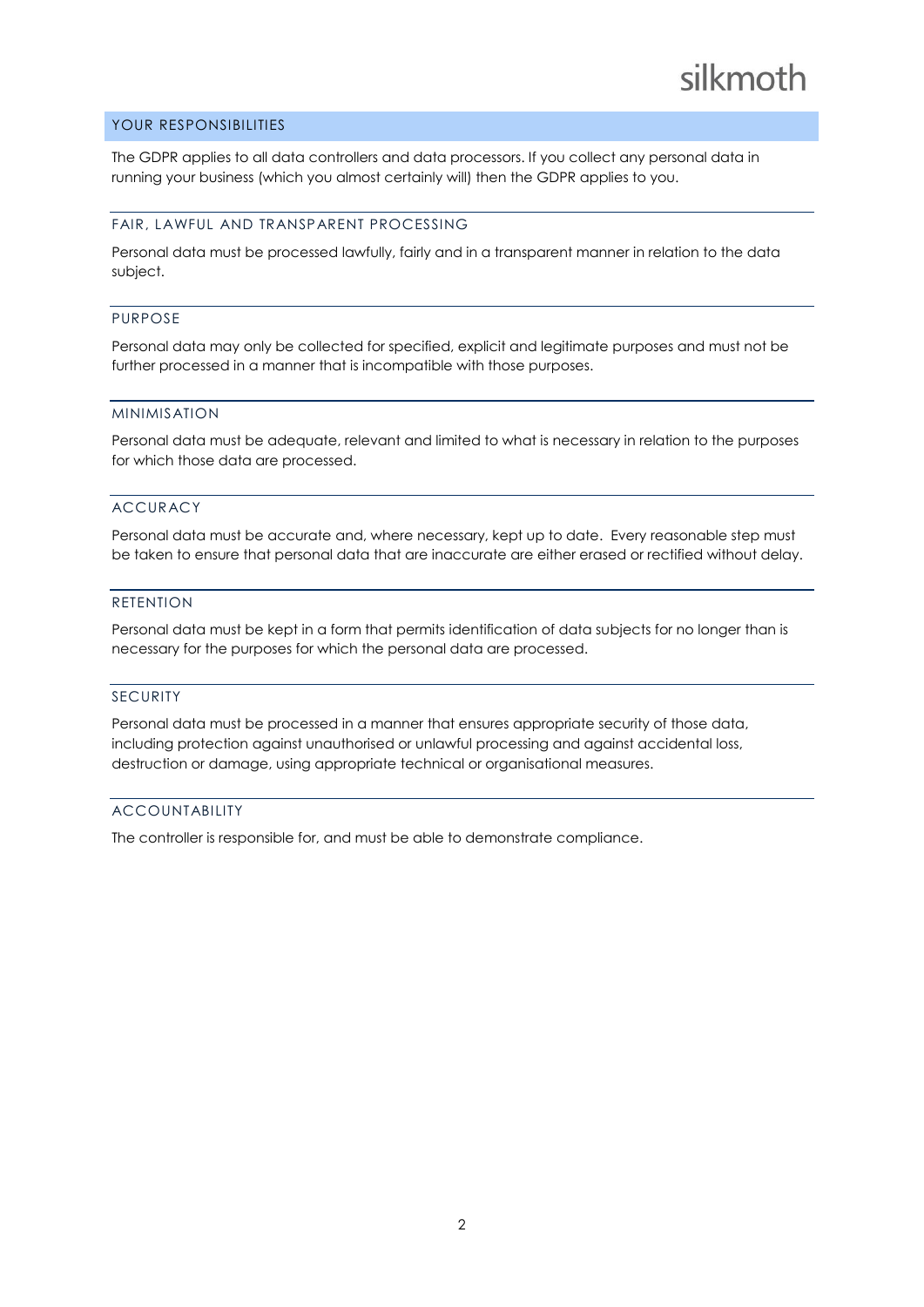# silkmoth

# KEY CHANGES TO DATA PROTECTION LEGISLATION

#### MORE COMMUNICATION

You will need to give people more information about what you collect and what you do with their data at the point you collect it.

## SUBJECT ACCESS REQUESTS

Requests for copies of personal data from individuals (subject access requests) will need to be responded to within one calendar month. It is no longer possible to make any charge for dealing with a subject access request.

#### OBLIGATIONS

There are direct obligations on data processors as well as on data controllers. If you use a third party, like Silkmoth, to process personal data then you should have a written contract (data processor agreement) in place.

## FINES

Currently the highest fine the Information Commissioner's Office ( $\underline{ICO}$ ) can levy is £500,000. From 25<sup>th</sup> May 2018 the ICO can issue fines up to €20 million or 4% of your global annual turnover (whichever is the higher) for serious data breaches.

#### CONSENT

Consent will be much harder to achieve. If you rely on consent from individuals to use their personal data in certain ways, for example to send marketing emails, there are additional requirements to comply with.

## RETENTION

Retention policies need to be clear. You cannot keep data for longer than is necessary for the purpose for which it was collected. You also need to inform people how long you will keep their personal data. You cannot keep personal data indefinitely.

## PRIVACY BY DESIGN

If you are planning to put in place a new system or website that will capture and process personal data then you should consider whether the service provider you choose has adequate security to protect personal data.

#### DATA BREACHES

You only have 72 hours from being aware of a data breach to report it to the ICO.

#### CHILDREN

There are additional protections for children's personal data (i.e. under the age of 16). If you collect children's personal data then you need to make sure that your privacy policy is written in plain, simple English. If you offer an online service to children, you may need to obtain consent from the parent or guardian to process the personal data.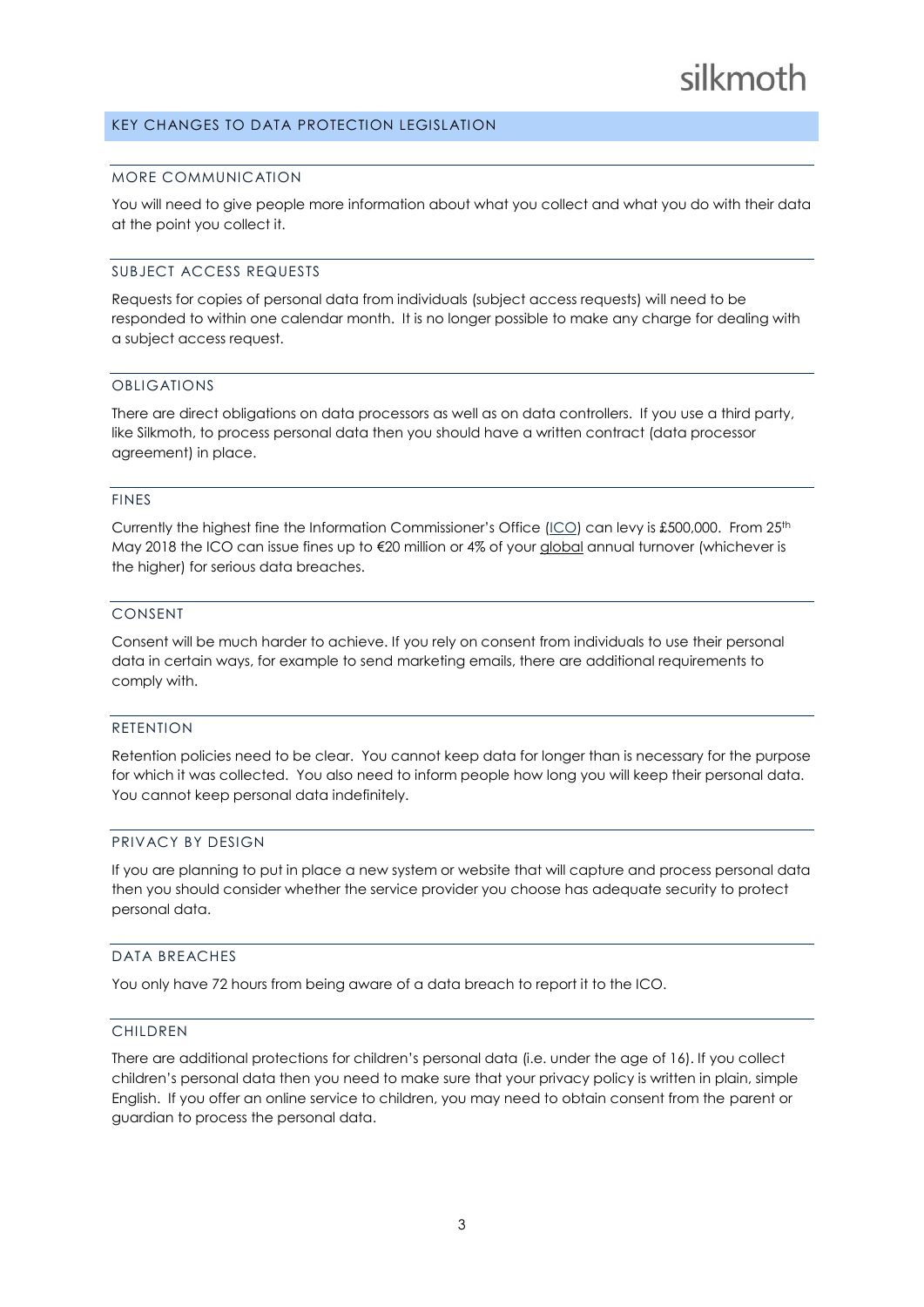# ARE YOU READY?

Silkmoth's tips for GDPR readiness are:

# PROCESS

Understand the journey that personal data takes through your business. You should review and identify:

- What personal and special category data you collect/hold;
- Where you get such data from;
- Where you send this data;
- Who you share data with;
- What you tell people when you collect it;
- What your legal basis for processing is;
- How you secure the data; and
- How you dispose of the data when you no longer need it.

This will allow you to identify areas of risk.

## AWARENESS

Make sure that your employees are aware of the GDPR and data protection issues and that they know who to talk to if they receive a subject access request or if there is a breach.

# POLICY

Make sure the policies and procedures you have in place help your employees deal with data protection issues.

Silkmoth's data protection policy is shared here:

<https://www.silkmoth.com/documents/data-protection-policy.pdf>

# COMMUNICATION

Make sure you tell individuals at the point of collection what you will do with their data and when you will delete it.

# ICO GUIDANCE

Take a look at the *12 steps to take now* guide produced by the ICO.

<https://ico.org.uk/media/1624219/preparing-for-the-gdpr-12-steps.pdf>

Also work your way through the Data Protection self-assessment tools.

[https://ico.org.uk/for-organisations/resources-and-support/data-protection-self](https://ico.org.uk/for-organisations/resources-and-support/data-protection-self-assessment/getting-ready-for-the-gdpr/)[assessment/getting-ready-for-the-gdpr/](https://ico.org.uk/for-organisations/resources-and-support/data-protection-self-assessment/getting-ready-for-the-gdpr/)